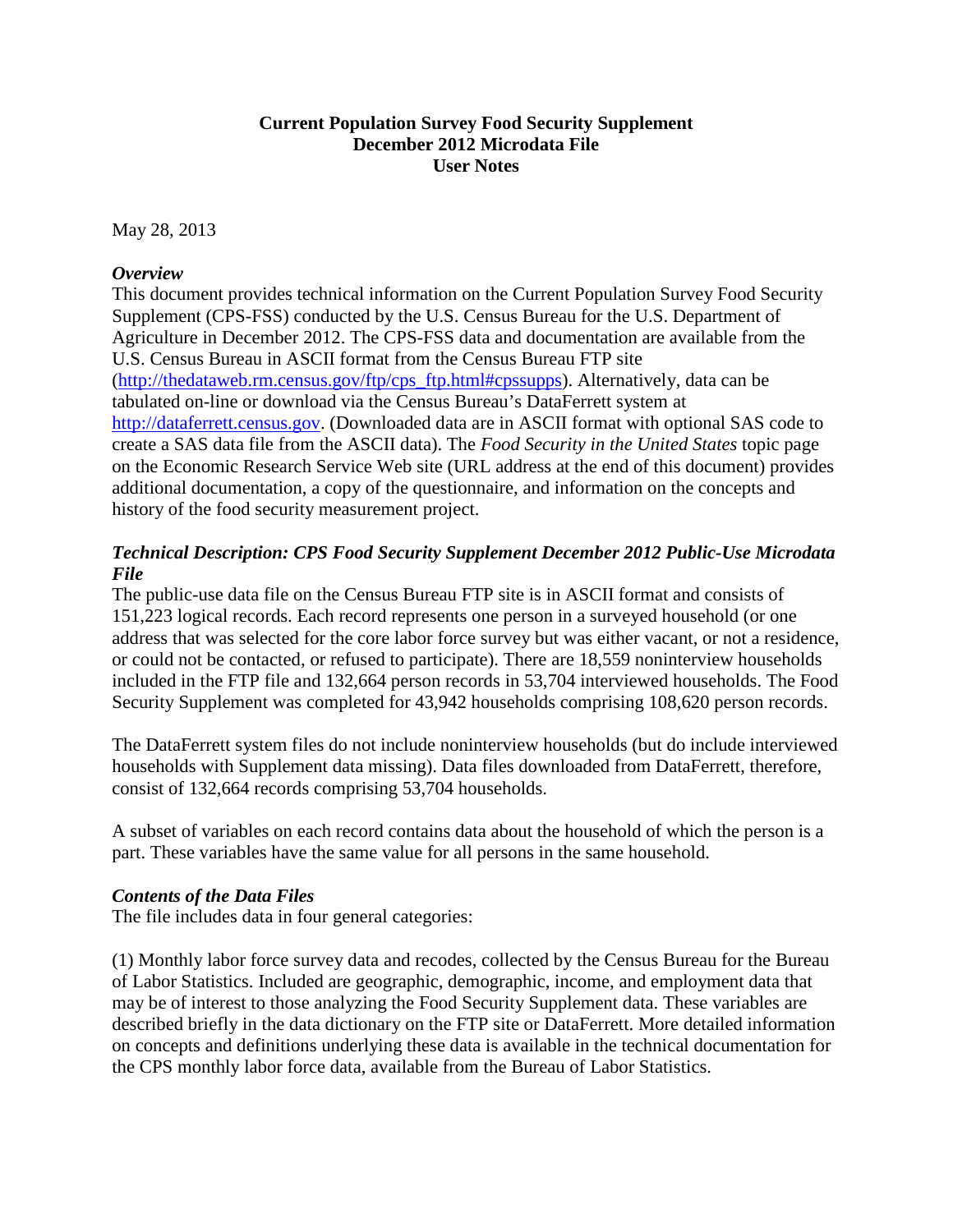(2) Food Security Supplement data, collected by the Census Bureau for the United States Department of Agriculture. These data consist of answers by household respondents to questions about household food expenditures, use of food assistance programs, and experiences and behaviors related to food security. All of the Food Security Supplement data are household-level data.

(3) Food security status and scale variables calculated from the Food Security Supplement data by the Economic Research Service of the U. S. Department of Agriculture. These householdlevel variables (HRFS12CX-HRFS30DE) are described in detail later in this document.

(4) Weighting variables calculated by the Census Bureau as the number of persons or households represented by each person or household in the sample. Separate weights are calculated for the Food Security Supplement and for the core CPS. Selection of appropriate weights for statistical estimation is described later in this document.

#### *Contents of the Food Security Supplement Questionnaire*

A copy of the Food Security Supplement questionnaire is available on the ERS Web site (address at end of this document) and in the documentation on the Census Bureau FTP site. Variable names in the data dictionary generally consist of the prefix HE (household variable, edited) followed by the question number from the questionnaire. The major sections are as follows:

- (1) Food Spending (HES1A-HES8).
- (2) Minimum Food Spending Needed (HES8B-HES8D)
- (3) Food Assistance Program Participation (HES9-HESP9).
- (4) Food Sufficiency and Food Security (HESS1-HESSHM5). This section includes the 18 food security questions that are used to calculate the 12-month Food Security Scales as well as follow-up questions that are used to calculate the 30-day food security scales.
- (5) Ways of Avoiding or Ameliorating Food Deprivation Coping Strategies (HESC1- HESCM4).

### *Changes from Previous Years' Food Security Supplements*

The December 2012 food security supplement questionnaire was unchanged from the December 2011 survey.

#### *Screening of the Food Security Supplement*

The Food Security Supplement includes several screens to reduce respondent burden and to avoid asking questions that may seem inappropriate to respondents given other information they have provided in the survey. The screener variables use information from the monthly labor force core data as well as from the Food Security Supplement. Households with incomes above 185 percent of the poverty threshold (HRPOOR=2, approximated from HUFAMINC and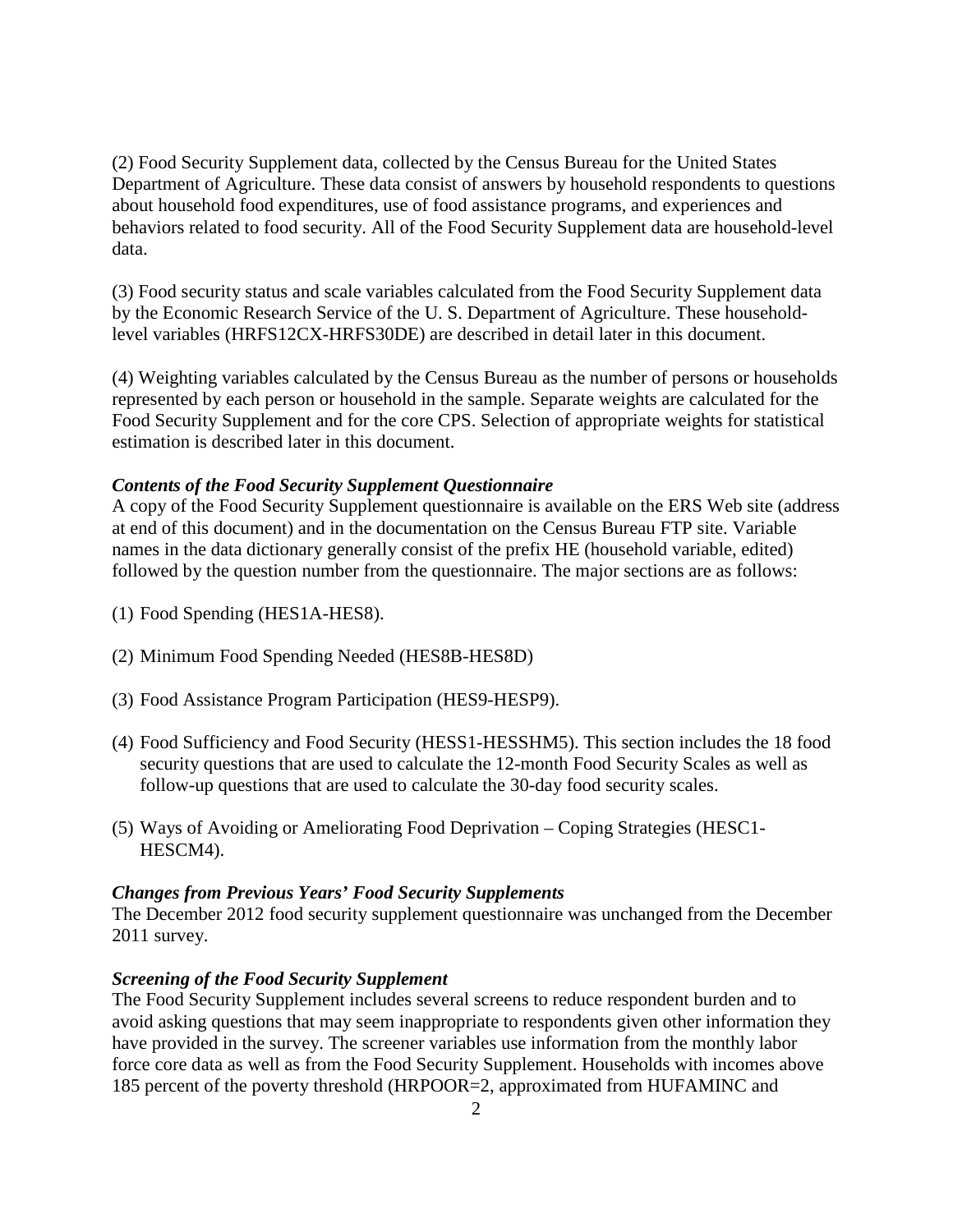HRNUMHOU) that responded "no" to HES9 were not asked the questions on participation in food assistance programs. Households with income above 185 percent of poverty that registered no indication of food stress on HES9 or HESS1 were not asked the rest of the questions in the "Food Sufficiency and Food Security" section or those in the "Ways of Avoiding or Ameliorating Food Deprivation" section. Households that were screened out at the initial screen are assumed to be highly food secure (raw score imputed as zero). However, if they were screened out at the initial screen without having given a valid response to either screening question, then the food security scale and status variables are coded as "No Response" (-9).

There were also two "internal" screeners in the adult section and one in the child section in the main food security section (the questions that are used to calculate the Household Food Security Scale). These series of questions are divided into blocks. Households that registered no indication of food stress in the preceding block are skipped over the remaining blocks and responses to questions in the skipped blocks are assumed to be negative. However, if they were screened out without having given a valid response to any of the questions in the scale, then the food security scale and status variables are coded as "No Response" (-9).

The screening rules that determine whether a household was asked the questions in the food security scale varied somewhat during the first four years of fielding the Food Security Supplement (1995-98). These different screening procedures affected the estimated prevalence of food security differently in each year. From 1998-2012, screening procedures have remained essentially unchanged and prevalence rates are directly comparable. The variable HRFS12CX indicates screening status under the "common screen" that allows comparisons of food security prevalence rates across all years since data were first collected in 1995. To compare 2012 prevalence rates to those for 1995, 1996, or 1997, users will need to edit the food security status variable of interest to "high food security" (raw score=0) for households that would have been screened out under the common screen (HRFS12CX=1). Comparison can then be made to variables in the common screen series in data any earlier year.

Screeners also were applied based on whether the household included any children, so that households without children were not asked questions that refer specifically to children. For this purpose, persons 17 or younger are classified as children except those who are household reference persons or spouses of household reference persons (PERRP=1, 2, or 3). Children's Food Security Scale variables are coded as "Not in Universe" (-1) if there were no children in the household.

#### *Food Security Status and Scale Variables*

The main purpose of the Food Security Supplement is to provide information about the food security of the nation's households. Six series of variables are provided for this purpose. The first three series indicate the food security of households, children in households, and adults in households during the 12 months prior to the survey. The remaining three series indicated the food security of households, children in households, and adults in households during the 30 days prior to the survey. Each series includes one (or two in some series) categorical food security status variables, a raw score variable, and a scale score variable.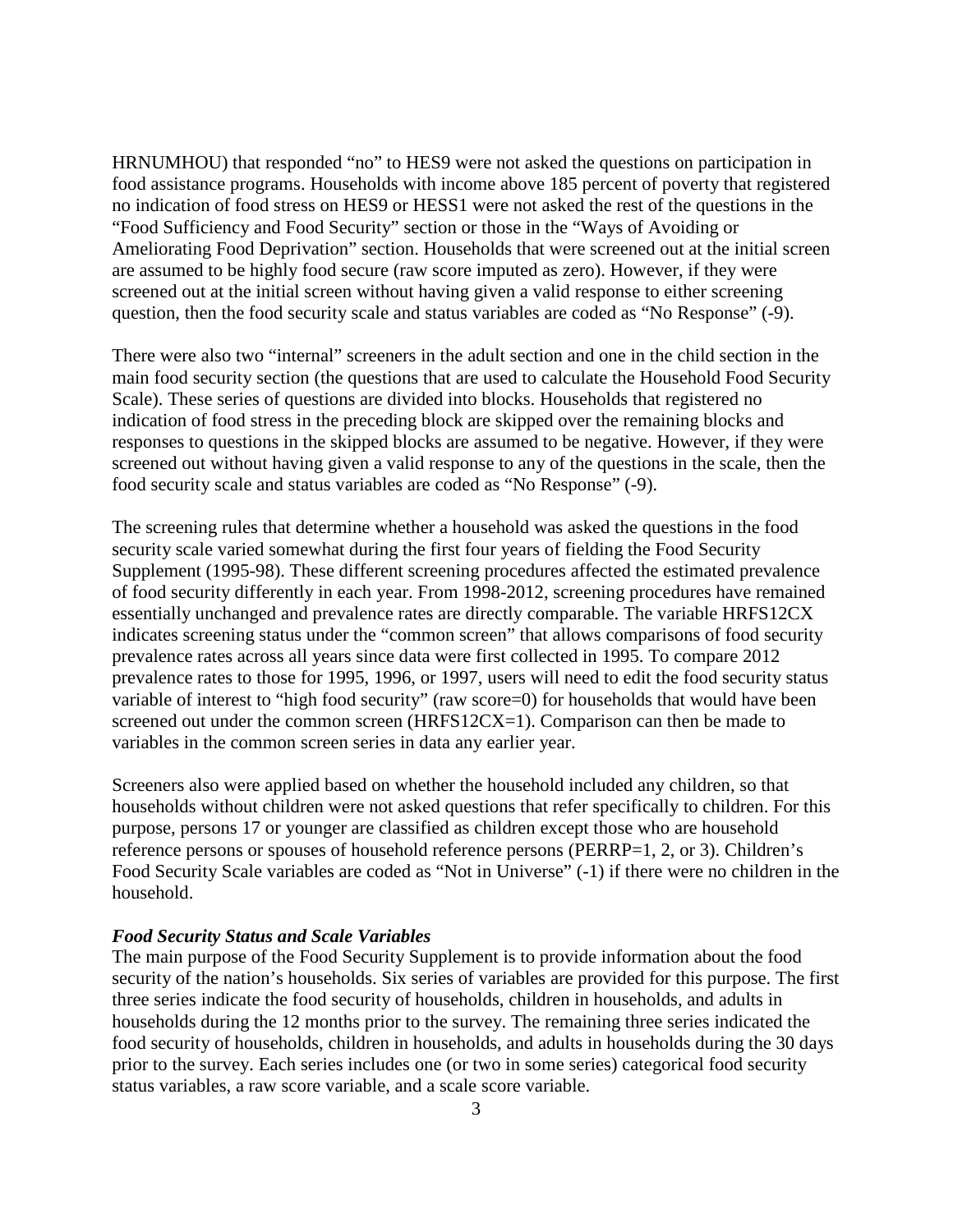The food security status variables are as follows:

- *Household Food Security Scale, 12-Month Reference Period*
	- HRFS12M1 is a categorical variable that classifies households in three categories: food secure, low food security, and very low food security. *This is the variable used for most food security statistics in USDA's annual food security report series.* Users may combine the latter two categories as food insecure.
	- HRFS12MD is the same as HRFS12M1 except that the food-secure category is subdivided to differentiate households that reported no food-insecure conditions (high food security) from those that reported one or two food-insecure conditions (marginal food security).
	- HRFS12M3 is the raw score—a count of the number of questions in the 12-month Household Food Security Scale that were affirmed by the household respondent
	- HRFS12M4 is the scale score, a continuous score based on fitting the data to a singleparameter Rasch model using item calibrations calculated from the 1998 data. Computed values range from about 1 to 14. Scale scores for households that affirmed no items cannot be calculated within the Rasch model. These households are food secure, but the degree of their food security is not known and may vary widely from household to household. They are assigned scale scores of -6 to remind users that they require special handling in analyses that assume linearity of the scale scores.
- *Children's Food Security Scale, 12-Month Reference Period.* A set of food security variables indicating the food security of children in the household is calculated from responses to the 8 questions in the scale that ask specifically about food conditions among the children.
	- HRFS12MC is a categorical variable that classifies households in three categories based on the food security of children in the household: food secure, low food security, and very low food security. *This is the variable used for statistics on very low food security among children in USDA's annual food security report series.* Note that the coding of this variable differs from that of HRFS12M5 in 2004 and earlier years. HRFS12MC differentiates households with low food security among children (raw score 2, 3, and 4) from households in which children were food secure (raw score 0 and 1). The category very low food security among children in the 2005 and later years (HRFS12MC=3) is exactly equivalent to the category food insecure with hunger among children (HRFS12M5=2) in 2004 and earlier years.
	- HRFS12M6 is the raw score on the 12-month child-referenced items.
	- HRFS12M7 is the Rasch-model-based scale score on the Children's Food Security Scale.
- *Adult Food Security Scale, 12-Month Reference Period.* A set of food security status variables indicating the level of food security among adults in the household is calculated from responses to the 10 questions in the scale that ask specifically about food conditions among adults in the household, and of the household in general. This variable provides a more nearly comparable measure of food security between households with and without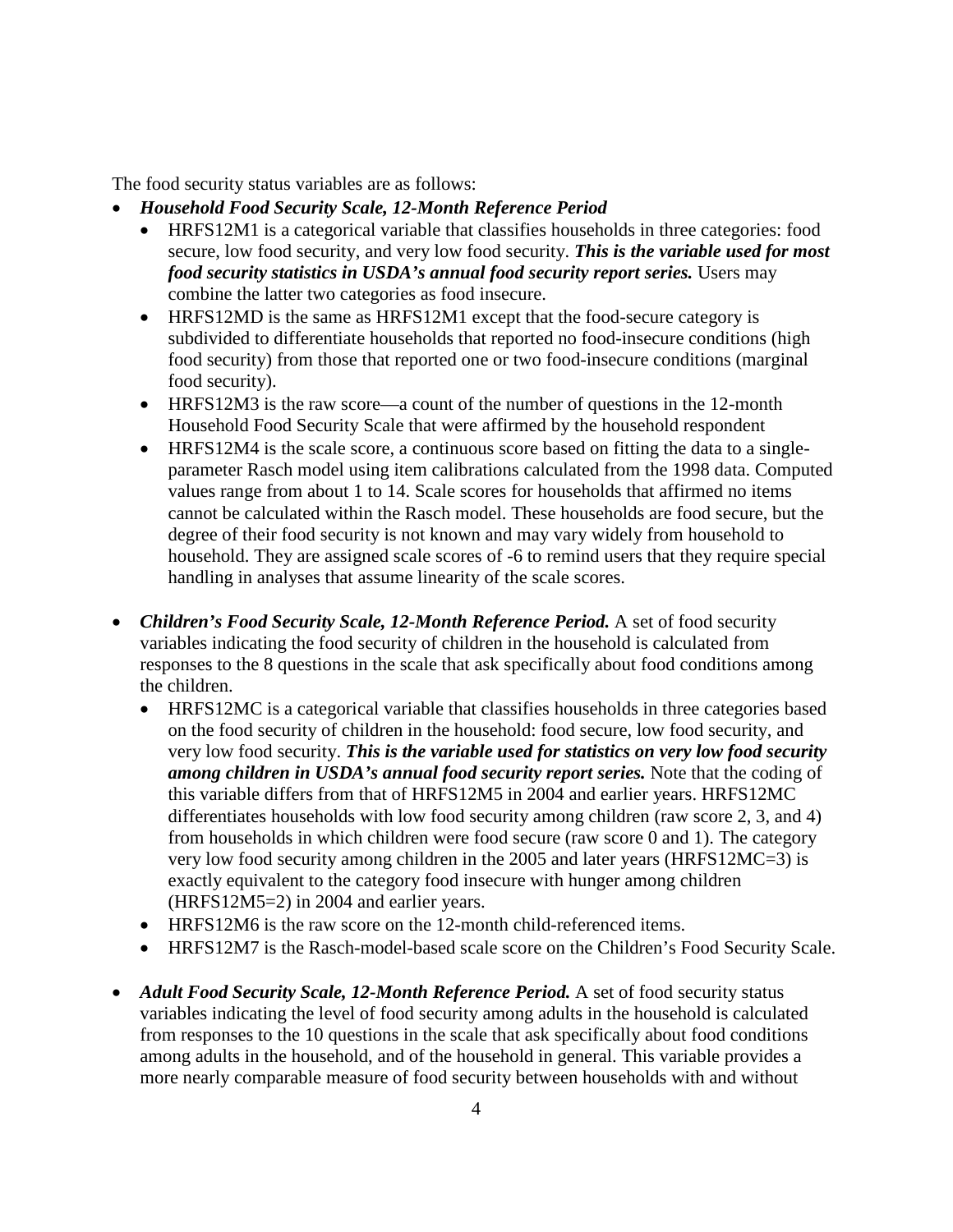children, or among households with children in different age ranges than does the Household Food Security Scale (the HRFS12M1—M4 series).

- HRFS12M8 is a categorical variable based on the scale score (HRFS12ME) that classifies households in four categories of food security among adults: High, marginal, low, and very low. Users may combine the first two categories as indicating food security among adults and the latter two as indicating food insecurity among adults.
- HRFS12M9 is the raw score on the 12-month adult- and household-referenced items.
- HRFS12ME is the Rasch-model-based scale score on the Adult Food Security Scale.
- *Household Food Security Scale, 30-Day Reference Period.* HRFS30D1, -D2, -D3 and -D4 correspond to HRFS12M1, -MD, -M3, and -M4, except that they are based on food security conditions during the 30-day period prior to the food security survey rather than the 12 month period. *Note: these variables are not comparable with the 30-day food security variables in 2004 and earlier years' data (HRFS30M1, M2, and M3). The earlier years' measures were based on only a subset of the items in the scale in 2005 and later years.*
- *Children's Food Security Scale, 30-Day Reference Period.* HRFS30D5, -D6, and -D7 correspond to HRFS12MC, -M6, and -M7, except that they are based on food security conditions among children during the 30-day period prior to the food security survey rather than the 12-month period.
- *Adult Food Security Scale, 30-Day Reference Period.* HRFS30D8, -D9, and -DE correspond to HRFS12M8, -M9, and -ME, except that they are based on food security conditions among adults during the 30-day period prior to the food security survey rather than the 12-month period.

### *Constructing Household Characteristics from Person Records*

To compute some household characteristics such as household size, presence of children, or presence of elderly members, it is necessary to identify the records of all persons in the same household. Households within the December 2012 CPS-FSS are uniquely and completely identified by two household identifiers in combination, HRHHID and HRHHID2. Characteristics of the household reference person can be assigned from the person record with PERRP 1 or 2, which will always be the record with the lowest-numbered PERRP in the household. To match to other months' CPS files, add the HRMIS variable to the household identification, adjusting one of the files for the difference in survey month.

### *Weights: Estimating Population Distributions of Person and Household Characteristics*

The CPS is a complex probability sample, and interviewed households as well as persons in those households are assigned weights so that the full interviewed sample represents the total national non-institutionalized civilian population. Initial weights are assigned based on probability of selection into the sample, and weights are then adjusted iteratively to match population controls for selected demographic characteristics at State and national levels. There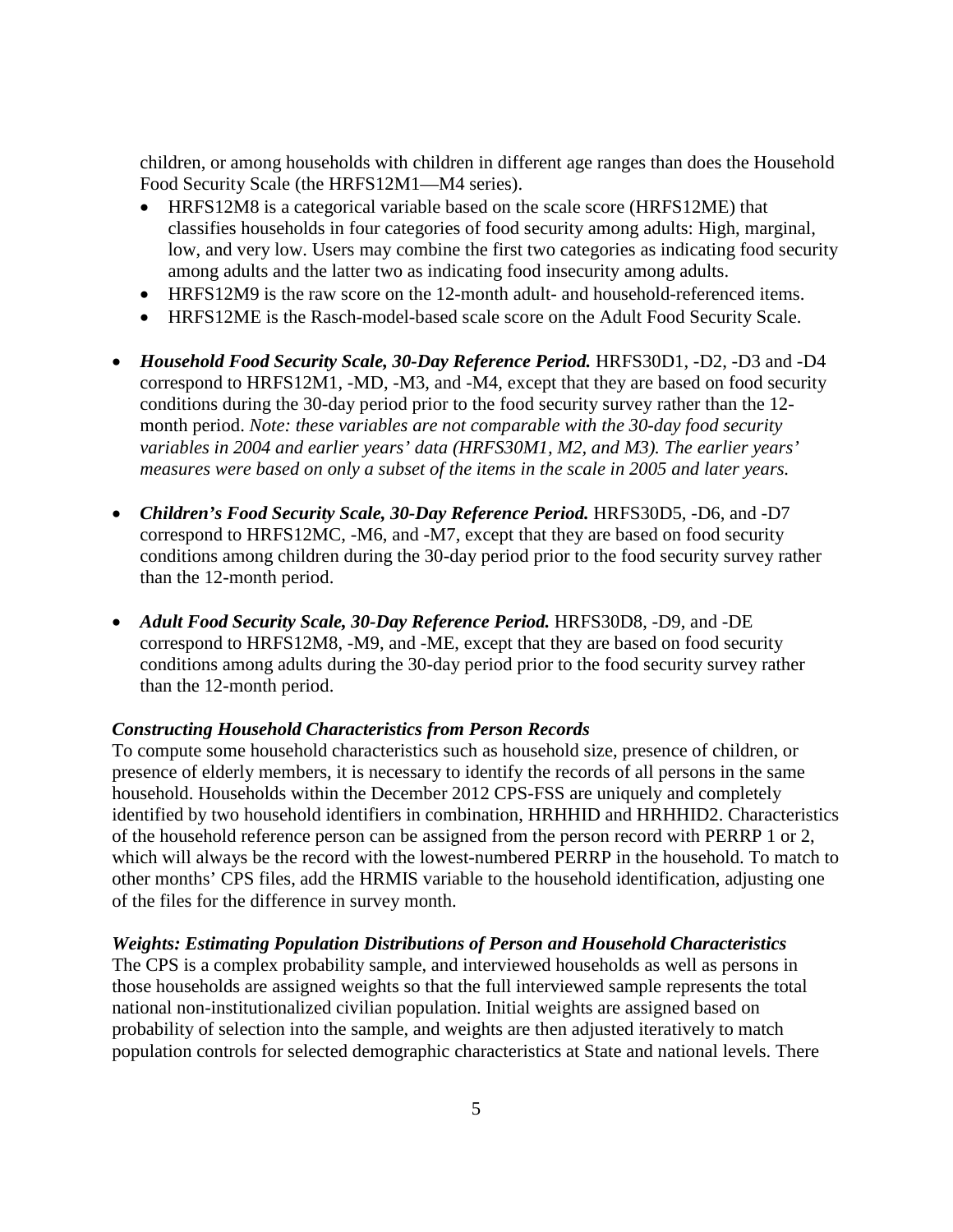are two sets of household and person weights in this data file: (1) labor force survey weights, and (2) Food Security Supplement weights.

The labor force survey weights, HWHHWGT for households and PWSSWGT for persons, are positive for persons in all interviewed households (except that person weights for persons in the armed forces are zero or missing). These weights would be appropriate for analyzing whether households or persons who completed the Supplement differed from those who declined to complete the Supplement.

About 18 percent of households that completed the core labor force survey declined to complete the Food Security Supplement. The Supplement weights, HHSUPWGT for households and PWSUPWGT for persons, are adjusted for Supplement nonresponse so that the Supplement respondents represent the national civilian non-institutionalized population. These weights are appropriate for estimating household distributions food security status, food expenditures, use of food and nutrition assistance programs, and any other variables in the Food Security Supplement.

Household weights are attached to all person records in the household. To estimate household frequency distributions, the sample must be limited to one record for each household. This is usually accomplished by limiting the sample to records of household reference persons (PERRP=1 or 2). Noninterview or nonsupplement households must be excluded from these analyses based on HRINTSTA or HRSUPINT.

All weight variables have four implied decimal places in the FTP data file (the decimal point is not included). Divide the weight variables by 10,000 for analysis in units or by 10,000,000 for analysis in thousands of persons or thousands of households. The formats of weight variables downloaded from DataFerrett are somewhat unpredictable. Sometimes they are in units; sometimes they have four implied decimal places. These should be checked prior to use.

### *Variance Estimation; Sampling Error; Replicate Weights*

Calculations of the sampling error of prevalence rates and other statistics estimated from CPS-FSS data must take into account the complex character of the sample, which is stratified, clustered, and reweighted to control to known population totals. Beginning with the 2010 data, the Census Bureau has provided household replicate weights to facilitate more rigorous estimation of sampling error. The replicate weights and documentation on how to use them can be downloaded from: [http://thedataweb.rm.census.gov/ftp/cps\\_ftp.html#cpsrepwgt.](http://thedataweb.rm.census.gov/ftp/cps_ftp.html#cpsrepwgt)

#### *Further Information*

A statistical summary of the December 2012 CPS-FSS data, *Household Food Security in the United States in 2012,* and further information on the Federal Food Security Measurement Project and on food security survey and measurement methods are available from the Economic Research Service *Food Security in the United States* page: [http://www.ers.usda.gov/topics/food](http://www.ers.usda.gov/topics/food-nutrition-assistance/food-security-in-the-us.aspx)[nutrition-assistance/food-security-in-the-us.aspx](http://www.ers.usda.gov/topics/food-nutrition-assistance/food-security-in-the-us.aspx)